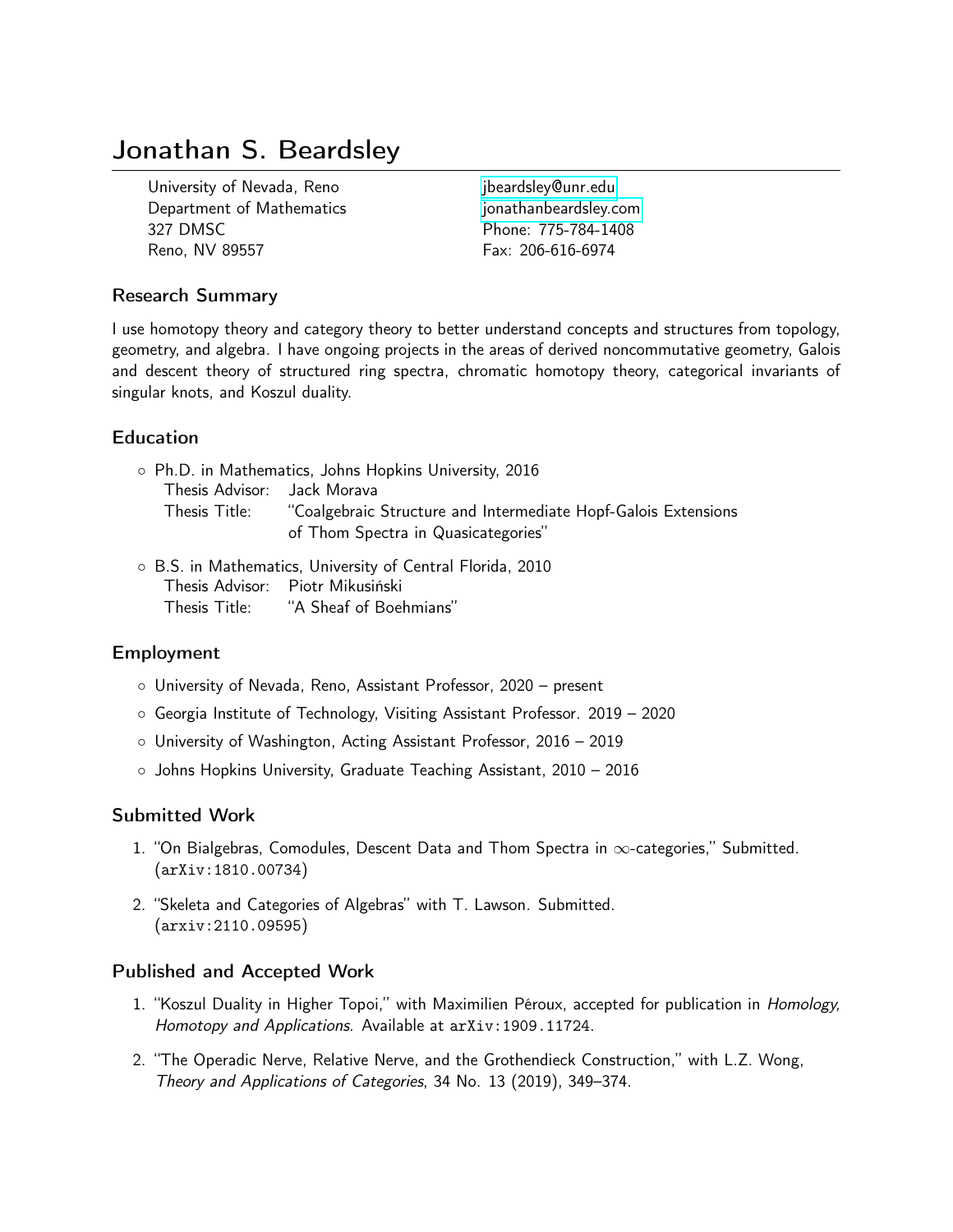- 3. "A Grothendieck Construction for Enriched Categories," with L.Z. Wong, Advances in Mathematics 344 (2019), 234–261.
- 4. "A Theorem on Multiplicative Cell Attachments with an Application to Ravenel's  $X(n)$  Spectra," Journal of Homotopy and Related Structures, 14 (2019), 611–624.
- 5. "Toward a Galois Theory of the Integers Over the Sphere Spectrum," with J. Morava, Journal of Geometry and Physics 131 (2018), 41–51.
- 6. "A User's Guide: Relative Thom Spectra via Operadic Kan Extensions," Enchiridion: Mathematical User's Guides Vol. 3 (2017), 1–15.
- 7. "Relative Thom Spectra via Operadic Kan Extensions," Algebraic & Geometric Topology 17-2 (2017), 1151–1162.
- 8. "A Sheaf of Boehmians," with P. Mikusiński Ann. Pol. Math. 107 (2013), 293–307.

## In Progress

- 1. "On stable homotopy over  $\mathbb{F}_1$ ," with J. Moeller.
- 2. "The category of operators for a properad," with P. Hackney.

## Grants

- 1. Simons Foundation, 5 Year Collaboration Grant for Mathematicians, Higher Categorical Structure in Algebraic Topology, Geometry and Arithmetic, Award #853272, \$42,000.
- 2. NSF Grant, Recent Developments in Noncommutative Algebra and Related Areas, with James Zhang (DMS-1764210), \$21,920.
- 3. NSF Grant, 2018 Young Topologists Meeting, (DMS-1818905), \$30,000.

#### Research Lectures

- 1. University of Glasgow, Geometry and Topology Seminar, "Braids and the Noncommutative Galois Theory of Algebra Over Stable Homotopy," 2022.
- 2. Ohio State University, Student Topology Seminar, "Three Equivalent Notions of Orientation for Thom Spectra," 2021.
- 3. University of Nevada, Reno, Mathematics and Statistics Colloquium "Some Galois Theory for Bordism Homology," 2020.
- 4. Jilin University, Third Conference on Operad Theory and Related Topics, "On the PROB of Singular Braids," 2020.
- 5. Johns Hopkins University, Conference on Riemann-Roch in Characteristic One and Related Topics, "Some Galois Extensions of  $K(\mathbb{F}_1)$ ," 2019.
- 6. University of Nevada, Reno, Mathematics and Statistics Colloquium, "Generalized Galois Extensions in Derived Algebra," 2019.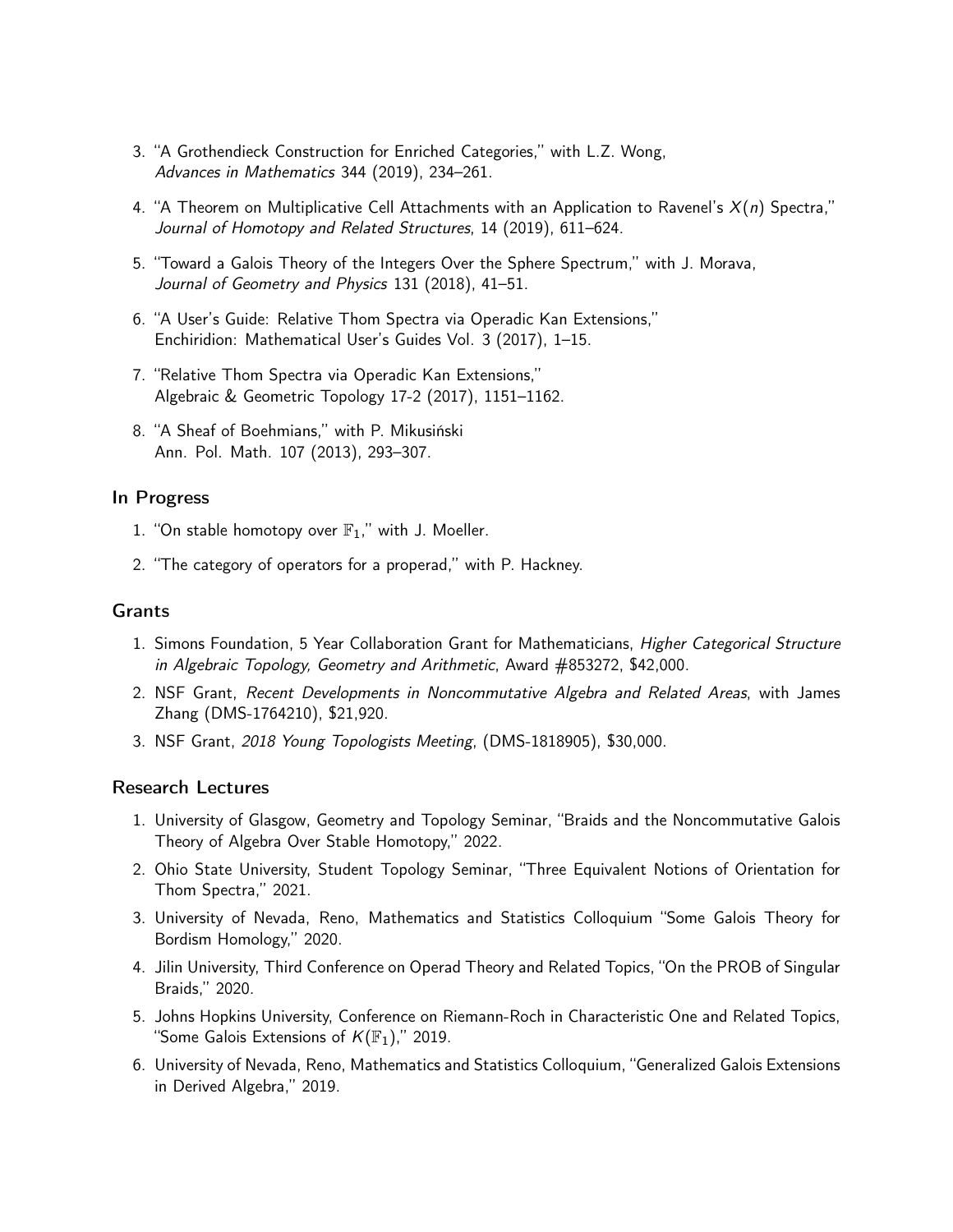- 7. University of Vermont, Mathematics Colloquium "Generalized Galois Extensions in Derived Algebra," 2019.
- 8. University of Louisiana at Lafayette, Topology Seminar, "Group Actions and Cogroup Coactions in ∞-topoi," 2019.
- 9. University of Illinois at Chicago, Algebraic K-theory Seminar, "Koszul Duality in Higher Topoi," 2019.
- 10. University of Nevada, Reno, Topology Seminar "Koszul Duality in Higher Topoi," 2019.
- 11. Universität Wuppertal, Bergische, Oberseminar Topologie, "Koszul Duality in Higher Topoi," 2019.
- 12. Ruhr-Universität Bochum, Oberseminar Topologie, "Koszul Duality in Higher Topoi," 2019.
- 13. University of British Columbia, Topology Seminar, "Comodule and Coalgebra Structure on Derived Quotients in  $\infty$ -categories," 2018.
- 14. University of Washington, Seattle Noncommutative Algebra Day, "An Operadic Approach to Noncommutative Geometry," 2018.
- 15. AMS Spring Western Sectional Meeting Special Session on Algebraic Topology, Portland, "Operads of Singular and Virtual Braids," 2018.
- 16. Joint Mathematics Meetings Special Session on Noncommutative Algebras and Noncommutative Invariant Theory, San Diego, "Toward Derived Hopf-Galois Extensions," 2018.
- 17. University of Washington, Seattle Noncommutative Algebra Day, "Some Hopf-Galois Extensions in the Derived Setting," 2017.
- 18. University of Regensburg, The Transatlantic Transchromatic Homotopy Theory Conference, "Structured Quotients of Ring Spectra and Obstructions to  $A_{\infty}$  Complex Orientations," 2017.
- 19. Macquarie University, Category Theory Seminar, "A Third Isomorphism Theorem for Thom Spectra and Hopf-Galois Extensions," 2017.
- 20. University of Melbourne, Mathematics Seminar, "Graphical Spaces as a Model for Infinity Properads," 2017.
- 21. University of British Columbia, 58th Cascade Topology Seminar, "Iterated Quotients of Ring Spectra and Spectral Torsors," 2017.
- 22. Temple University, Algebra Seminar, "An Introduction to Thom Spectra and Hopf-Galois Extensions," 2017.
- 23. University of British Columbia, Topology Seminar "Iterated Thom Spectra with Examples," 2016.
- 24. Ohio State University, Topology Seminar, "Hopf-Galois Extensions of Ring Spectra and the Nilpotence Theorem," 2015.
- 25. University of Chicago, Topology Seminar, "MU Without Manifolds," 2015.
- 26. University of Illinois, Urbana-Champaign, Topology Seminar, "Hopf-Galois Extensions of Ring Spectra and the Nilpotence Theorem," 2015.
- 27. École Polytechnique Fédérale de Lausanne, Young Topologists Meeting "Thom Spectra and Coalgebraic Structure," 2015.
- 28. Johns Hopkins University, Topology Seminar, "Non-Commutative Bialgebras in Spectra and Hopf-Galois Extensions," 2015.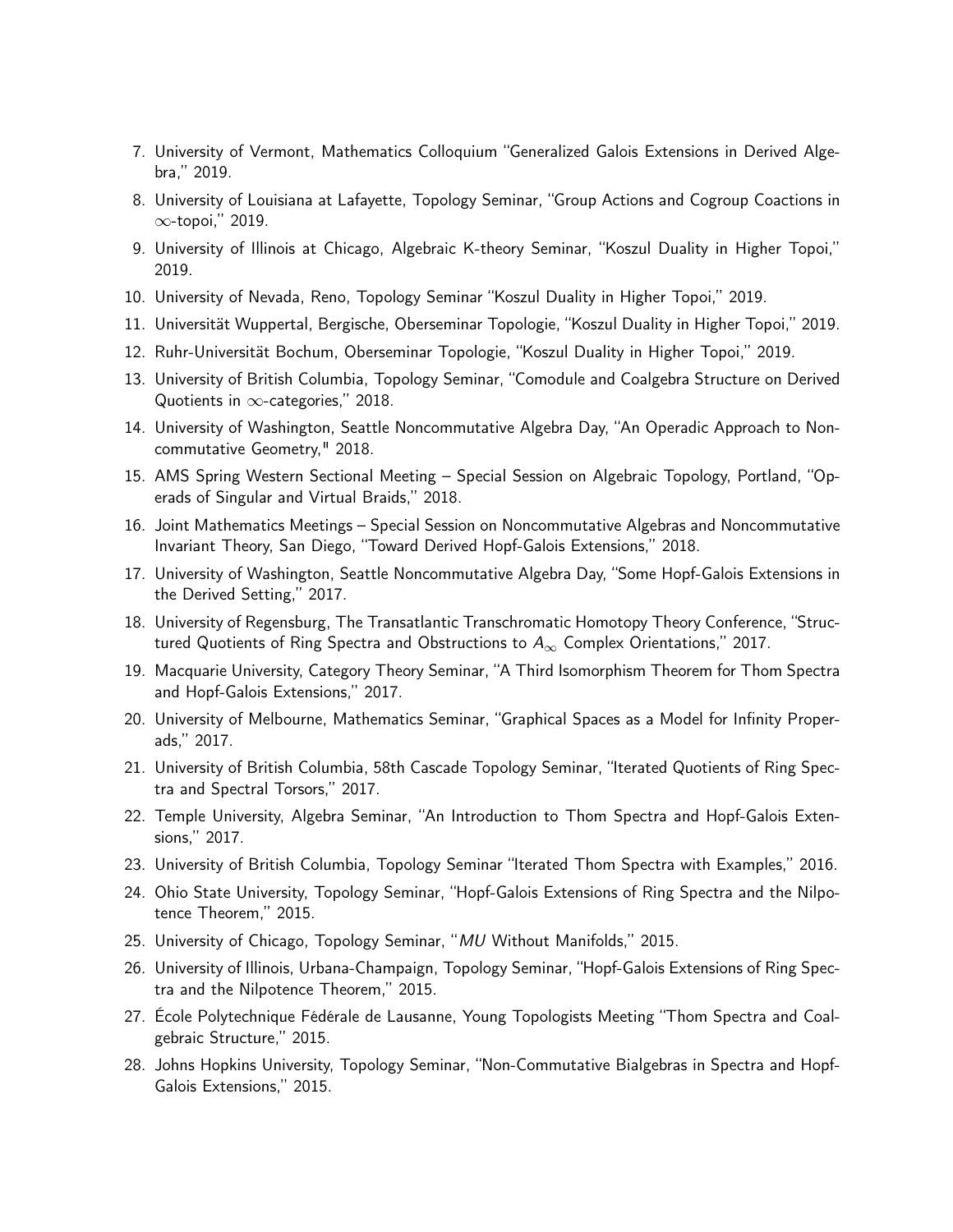- 29. University of Illinois Urbana-Champaign, Graduate Student Topology and Geometry Conference "Non-Commutative Bialgebras in Spectra and Hopf-Galois Extensions," 2015.
- 30. University of Virginia, Toplogy Seminar, "Ravenel's  $X(n)$  Spectra as Iterated Hopf-Galois Extensions," 2015.
- 31. Ohio State University, Topology Seminar, "Ravenel's  $X(n)$  Spectra as Iterated Hopf-Galois Extensions," 2014.
- 32. University of Regensburg, Modular Invariants in Topology and Analysis, "A New Class of Hopf-Galois Extensions in Chromatic Homotopy Theory," 2014.
- 33. University of Manchester, Structured Ring Spectra and Their Invariants, "Descent Cohomology and Twisted Forms in Homotopy Theory," 2014.

## Expository Lectures

- 1. "Minicourse on  $\infty$ -categories," five day lecture series, University of Washington, 2022.
- 2. "A Very Brief Introduction to Stable Homotopy Theory," invited survey lecture, Roma Tre University, 2021.
- 3. "Symmetry, Topology and the Nobel Prize," lecture for high school students on topological phases of matter, given at the University of Washington's Math Day, 2018.
- 4. "The Nerve, the Bar Construction and Classifying Spaces," several lectures given in J. Zhang's student seminar, University of Washington, 2018.
- 5. "Simplicial Sets and Simplicial Homotopy Theory," several lectures given in J. Zhang's student seminar, University of Washington, 2017.
- 6. "An Introduction to Operads," several lectures given in J. Zhang's student seminar, University of Washington, 2017.
- 7. "An Introduction to Homotopy Theory," Current Topics Seminar, University of Washington, 2017.
- 8. "Stabilization of ∞-categories," West Coast Algebraic Topology Student Seminar, University of Oregon, 2013.

## Awards

- 1. Nominee, University of Washington Postdoc Mentoring Award, 2018.
- 2. Hernandez Mathematics Award, University of Central Florida, 2010.

#### Service

- Co-organizer, UNR Algebraic and Geometric Topology Seminar, 2020-present
- Lead Acting Assistant Professor, University of Washington, 2018–2019
- Organizer, University of Washington Topology Seminar, 2017-2019
- Co-Organizer, Young Topologists Meeting, University of Copenhagen, 2018
- Co-organizer, Recent Developments in Noncommutative Algebra and Related Areas, University of Washington, 2018